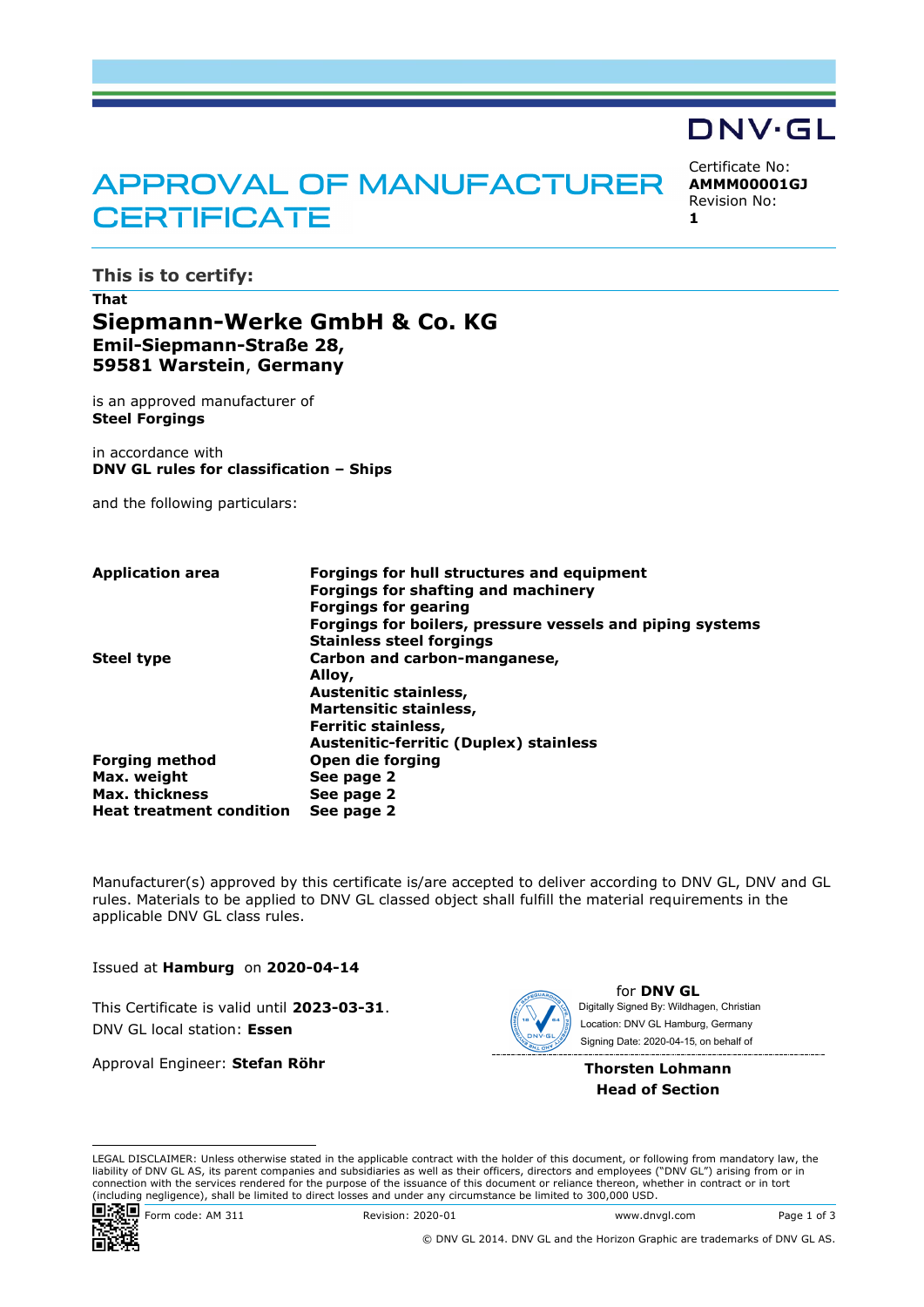Job Id: **263.11-002798-4** Certificate No: **AMMM00001GJ** Revision No: **1**

# **Particulars of the approval**

### **Forgings for hull structures and equipment**

| <b>Steel</b><br>type | Grade <sup>3)</sup>                                                    | <b>Forging</b><br>method $1$ ) | Max.<br>weight [kg] | Max.<br>thickness<br>[mm] | <b>Heat</b><br>treatment<br>condition $2$ ) |
|----------------------|------------------------------------------------------------------------|--------------------------------|---------------------|---------------------------|---------------------------------------------|
| C and<br>C-Mn        | VL F400UW, VL F440UW,<br>VL F480UW, VL F520UW,<br>VL F560UW, VL F600UW | <b>OD</b>                      | 1 500               | 500                       | N, NT, QT                                   |
| Alloy                | VL F550AW, VL F600AW,<br>VL F650AW                                     | 0D                             | 1 500               | 500                       | QT                                          |

# **Forgings for shafting and machinery Forgings for gearing**

| <b>Steel</b><br>type | Grade <sup>3)</sup>                                                                                            | <b>Forging</b><br>method $1$ ) | Max.<br>weight [kg] | Max.<br>thickness<br>[mm] | <b>Heat</b><br>treatment<br>condition $2$ ) |
|----------------------|----------------------------------------------------------------------------------------------------------------|--------------------------------|---------------------|---------------------------|---------------------------------------------|
| C and<br>C-Mn        | VL F400U, VL F440U,<br>VL F480U, VL F520U,<br>VL F560U, VL F600U,<br>VL F640U, VL F680U,<br>VL F720U, VL F760U | OD.                            | 1 500               | 500                       | N, NT, QT                                   |
| Alloy                | VL F600A, VL F700A,<br>VL F800A, VL F900A,<br>VL F1000A, VL F1100A                                             | OD.                            | 1 500               | 500                       | QT                                          |